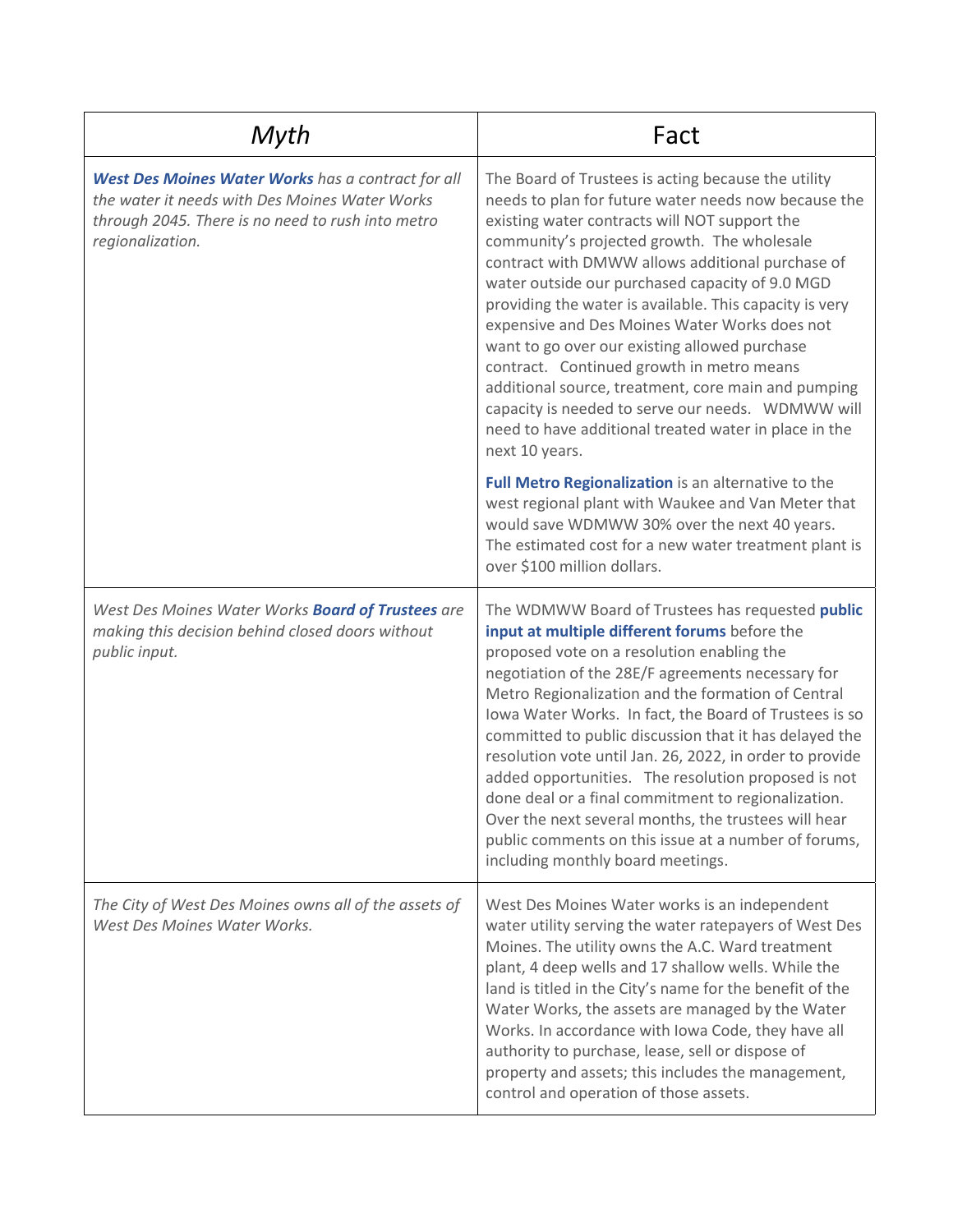| The unelected WDMWW Board of Trustees believes it<br>can sell/give away the assets without a public vote.                                                                                  | The Board of Trustees is appointed by the WDM<br>Mayor and approved by the city council with<br>staggered terms. The Board is entrusted with making<br>the best long-term decisions for our rate payers.<br>WDMWW consulted its legal counsel and received an<br>opinion that no public vote is needed for either the<br>construction of a new plant near Van Meter or full<br>Metro Regionalization.                                                                                                                                                                         |
|--------------------------------------------------------------------------------------------------------------------------------------------------------------------------------------------|-------------------------------------------------------------------------------------------------------------------------------------------------------------------------------------------------------------------------------------------------------------------------------------------------------------------------------------------------------------------------------------------------------------------------------------------------------------------------------------------------------------------------------------------------------------------------------|
| West Des Moines Water Works will lose its assets and<br>its independence.                                                                                                                  | Under the metro plan, the WDMWW production and<br>source water assets will be transferred over a five-<br>year period to Central Iowa Water Works, the regional<br>utility for treating, producing and selling water. As<br>part of this transfer, WDMWW will then own its<br>demand-based proportion of all the water producing<br>assets in the metro. WDMWW and other utilities and<br>communities will continue to own and operate their<br>individual water distribution and storage resources as<br>well as manage their business operations, finances,<br>and billing. |
| Once the WDMWW Board of Trustees passes the<br>resolution on January 26, there is no turning back.                                                                                         | The resolution on January 26 will allow negotiations to<br>start. The necessary 28E/F agreements will take six<br>months to a year to formulate. During this process,<br>the board will continue to invite public comment. If<br>these negotiations break down, the board will pursue<br>other options for ensuring there will be ample quality<br>drinking water to serve the growth of the community<br>for decades to come.                                                                                                                                                |
| Forming Central Iowa Water Works just centralizes<br>assets and creates a new layer of bureaucracy.                                                                                        | CIWW is directed by the participants from metro<br>communities and water utilities. The cost-savings,<br>transparency, economies of scale and added voice in<br>water policy, direction, development, and safety are<br>key advantages over other options.                                                                                                                                                                                                                                                                                                                    |
| If other cities and utilities don't join CIWW, West Des<br>Moines Water Works will be at the mercy of Des<br>Moines Water Works and own none of its production<br>and water source assets. | The WDMWW is an independent, board-operated<br>utility that has made no commitment to CIWW. The<br>vote on January 26 is a resolution to begin<br>negotiations on the agreements necessary to form<br>CIWW. Metro Regionalization has a long way to go<br>before all participants come to agreement and any<br>assets are transferred. If some communities choose<br>not to participate, WDMWW/s board of trustees will<br>continue to evaluate whether it still makes sense for<br>our utility to participate.                                                               |